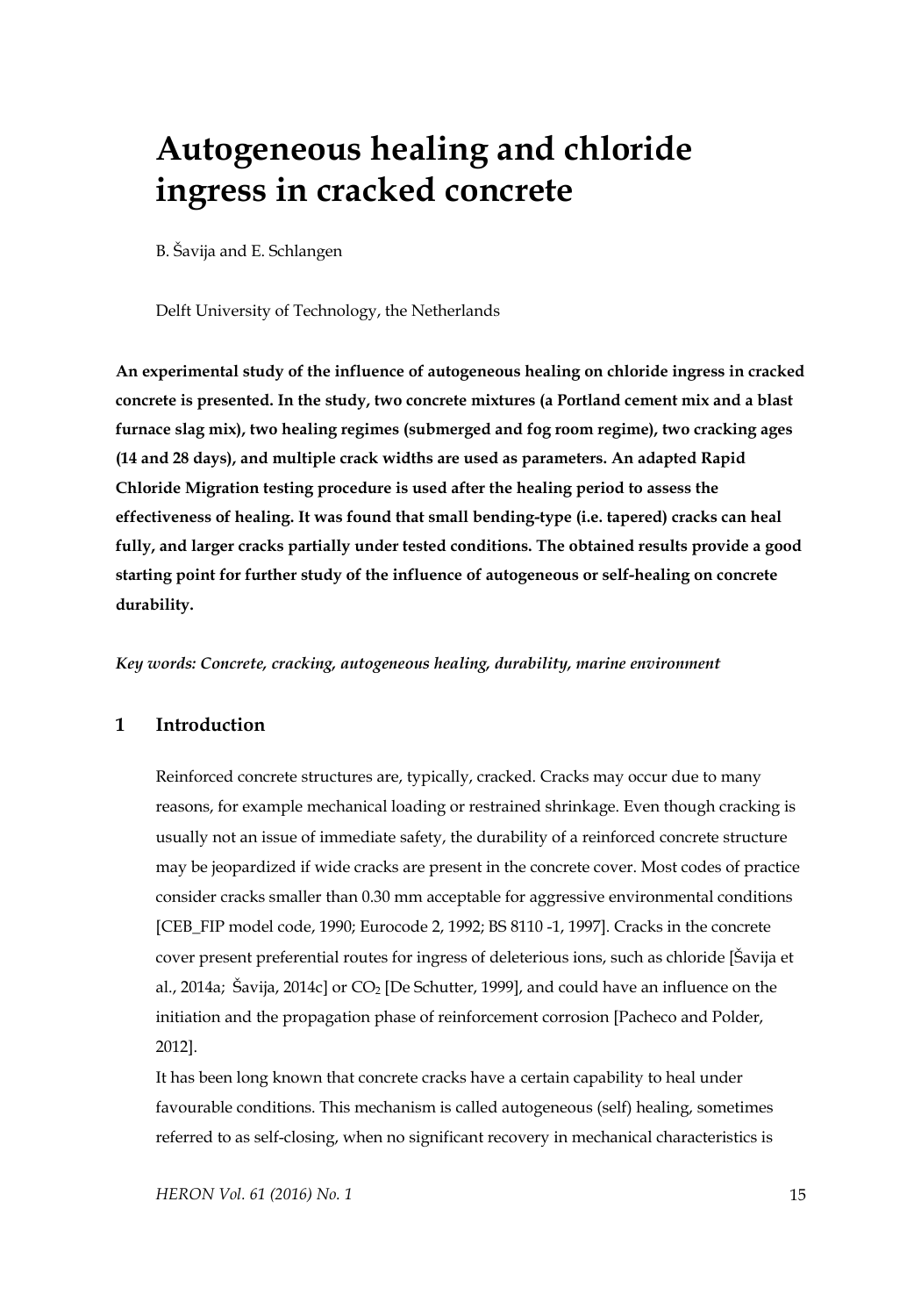achieved. Several mechanisms are thought to govern self-healing (Figure 1) [de Rooij et al., 2013]:

- *Physical causes*: The main physical cause is swelling of hydrated cement paste (HCP) near the crack surfaces. This is a minor cause contributing to self-closing of cracks.
- *Chemical processes*: There are three possible chemical processes which can contribute to autogeneous healing. The first one is the hydration of unhydrated cement particles. This might be a significant contribution when crack widths are small (less than 0.1 mm) and concrete is young. The second chemical process is the formation of calcium carbonate and the growth of crystals on the crack faces. Calcium ions originating from the concrete pore solution react with carbonate ions in the water and form CaCO3, which precipitates in the crack. This mechanism has been thoroughly examined by [Edvardsen, 1999], and is considered to be the most important mechanism leading to autogeneous healing of cracks. In seawater, a third process occurs: due to the presence of  $Mg(SO)_4$  in sea water, ettringite and brucite form in the crack [Mohammed et al., 2003].
- *Mechanical causes*: It is considered that mechanical causes, such as clogging of the cracks by fine particles originally present in water, or by particles broken off from fracture surface, constitute a minor mechanism in autogeneous closing of cracks. Under high hydrostatic pressure, however, the importance of this mechanism might increase [Kermani, 1991].



*Figure 1: Possible causes of autogeneous crack healing in concrete [de Rooij et al., 2013]*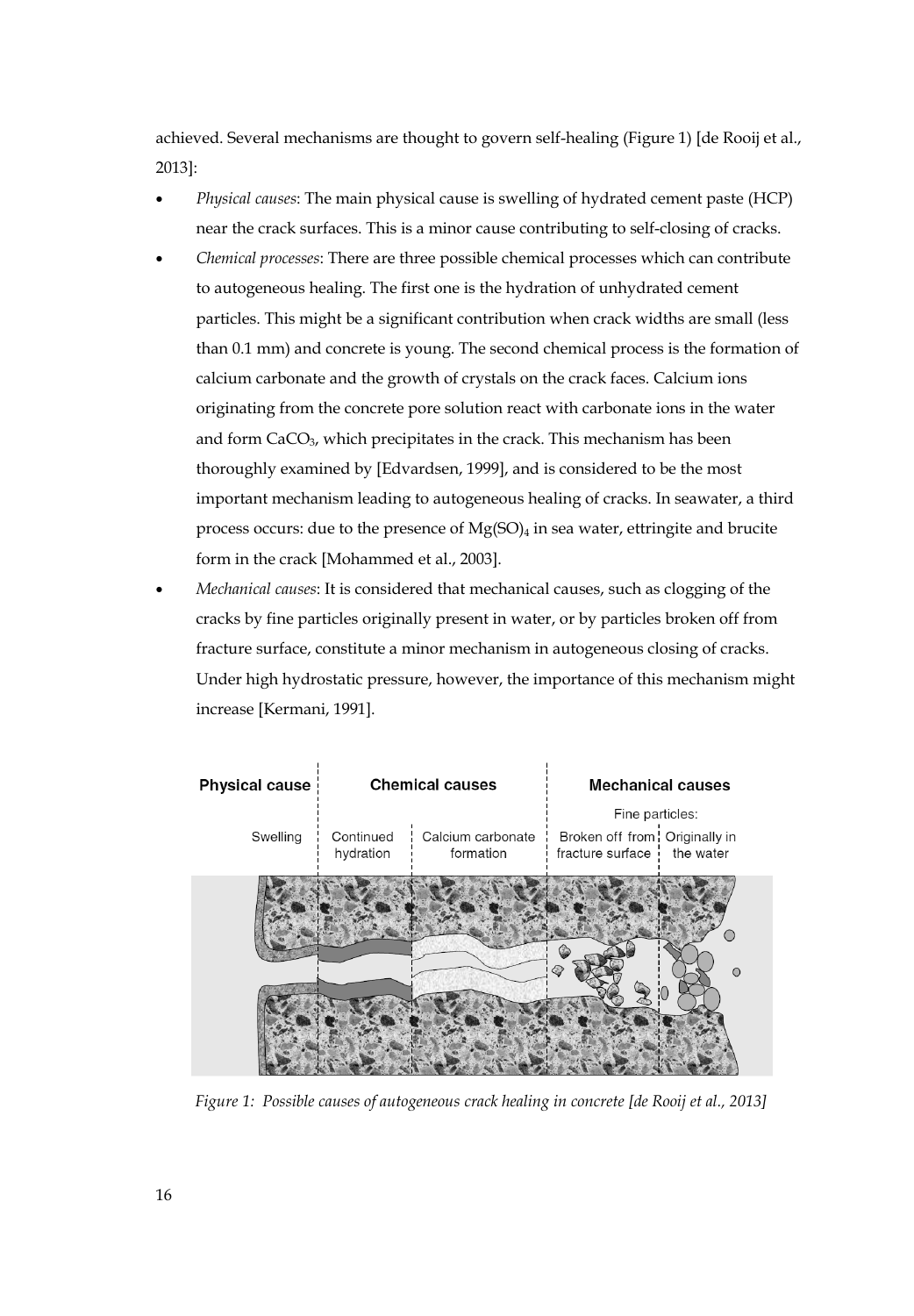Autogeneous healing was first noticed to occur in water retaining structures and pipes. Leakage of water through small cracks was shown to stop due to crack healing. Accordingly, multiple studies have dealt with the relation between autogeneous healing of cracks and water permeability: [Ramm and Biscoping, 1998] studied autogeneous healing of cracks and reinforcement corrosion in deionized and acidic water; [Edvardsen, 1999] performed a systematic study on healing of cracks under hydraulic pressure; [Reinhardt and Jooss, 2003] studied the influence of temperature on healing. Although these studies show somewhat contradictory results on the influence of some parameters, all of them agree that autogeneous healing can significantly reduce the water permeability of cracked specimens. The findings are of importance for design of water retaining structures and reservoirs.

Apart from water permeability, other techniques have been used to characterize and quantify effects of crack healing [de Rooij et al., 2013]: air permeability, optical and electron microscopy, capillary water absorption, ultrasonic measurements, computed tomography, and others. These techniques are a good way to characterize and quantify the extent of crack healing, but cannot be directly used to assess the effect that crack healing has on durability of reinforced concrete.

It is expected that autogeneous healing can reduce chloride ingress in cracks. Several studies have dealt with the issue: [Jacobsen et al., 1996] found a 28-35 % reduction in rate of chloride migration in specimens which were stored in lime water for 4 months, compared to newly cracked specimens; [Şahmaran, 2007] observed autogeneous healing of small cracks in specimens subjected to a NaCl ponding test; [Ismail et al., 2008] found that autogeneous healing reduced chloride ingress along the crack path in specimens cracked after 28 days compared to those cracked after 2 years; [Yoon and Schlangen, 2014] found a significant difference between chloride ingress in cracks in a short term (rapid) and long term test, and attributed it to crack healing. Even though most studies suggest that a submerged condition is needed for autogeneous healing (e.g. [ter Heide, 2005]), [Yang et al., 2009] showed that cracks in engineered cementitious composites can heal also under wetting and drying cycles. Similar findings were reported by [Ferrara et al., 2014]. Apparently, crack healing could have an important impact on chloride ingress in cracked concrete. With that in mind, a research program was designed to try to quantify the extent of autogeneous healing on chloride ingress in cracks. Concrete specimens were prepared, cracked, exposed to promote healing, and tested using a modification of the Rapid Chloride Migration test [NT Build 492, 1999]. The results reflect an influence of different healing regimes on chloride ingress in cracks, and can be used when assessing the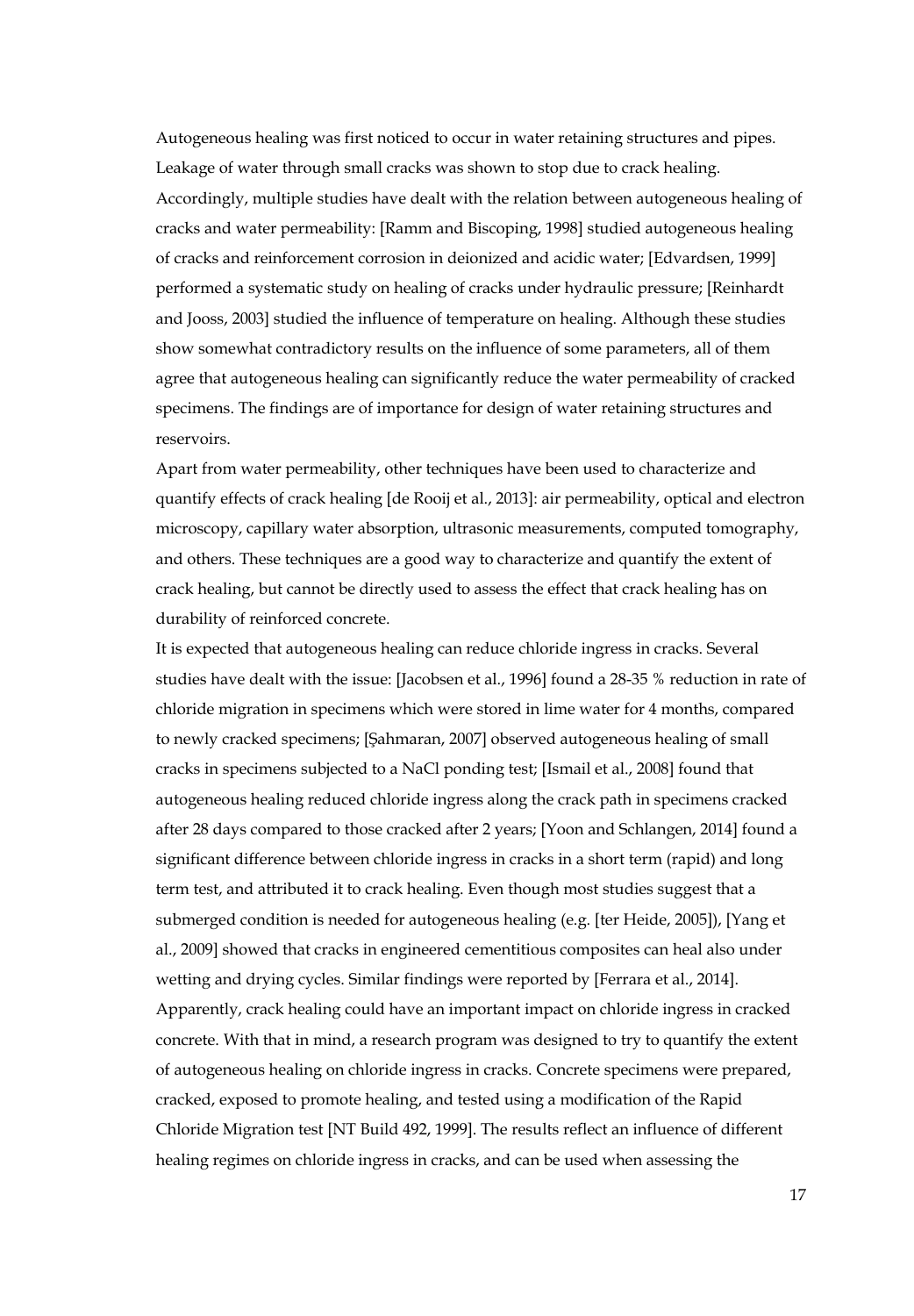influence of cracks on the long term durability of concrete structures. It has to be noted that the aim was not to study the mechanisms of autogeneous healing (see, for example, [Van Tittelboom, 2012; Huang et al., 2013; Huang et al. 2014a; Huang, 2014b]), but rather its effect on the chloride transport.

## **2 Materials and methods**

#### *2.1 Materials*

Two concrete mixes with w/c ratio of 0.45 were used in this study: a mix prepared with CEM I 52.5 R cement (designated OPC mix), and a mix prepared with CEM III/B 42.5 N cement (designated slag mix). Mix proportions for both mixes are given in table 1.

| Mix  | Water                                       | Cement                                      | Sand                           | Gravel                         | Superplasticizer |
|------|---------------------------------------------|---------------------------------------------|--------------------------------|--------------------------------|------------------|
|      | $\left(\frac{\text{kg}}{\text{m}^3}\right)$ | $\left(\frac{\text{kg}}{\text{m}^3}\right)$ | $\frac{\text{kg}}{\text{m}^3}$ | $\frac{\text{kg}}{\text{m}^3}$ | $%$ cement)      |
| OPC  | 166                                         | 366                                         | 842                            | 1027                           | 1.4              |
| Slag | 157                                         | 350                                         | 1055                           | 844                            | 1.4              |

*Table 1: Concrete mixes used in the study* 

The mixing procedure was as follows: first, fine aggregate was mixed for one minute. Then, cement was added, and mixing was continued for one more minute. After that, water (with superplasticizer) was added and mixed for four minutes. The mixing was then stopped for one minute. Finally, coarse aggregate was added and mixed for three minutes. The total mixing time was about ten minutes. The specimens were then cast and compacted using a vibrating table. Three standard cube specimens (150·150·150 mm3) per mix were tested to determine the compressive strength at 28 days. The average concrete strength at 28 days was 55.4 MPa for the OPC mix and 46.9 MPa for the slag mix.

#### *2.2 Specimen preparation, cracking, and exposure*

For the specimen preparation, cubic moulds of 150·150·150 mm3 are used. Prior to casting the specimens, a PVC profile with a cross section of 40·40 mm2 is mounted onto the mould, in order to create a recess in the sample (Figure 2). The alternative procedure would be to cut the cubical specimen in order to obtain the target shape. The PVC profile is removed after one day, when the specimens were demoulded. One day before cracking of the specimens, a notch (5 mm thick) is sawn in the specimen using a water cooled saw (Figure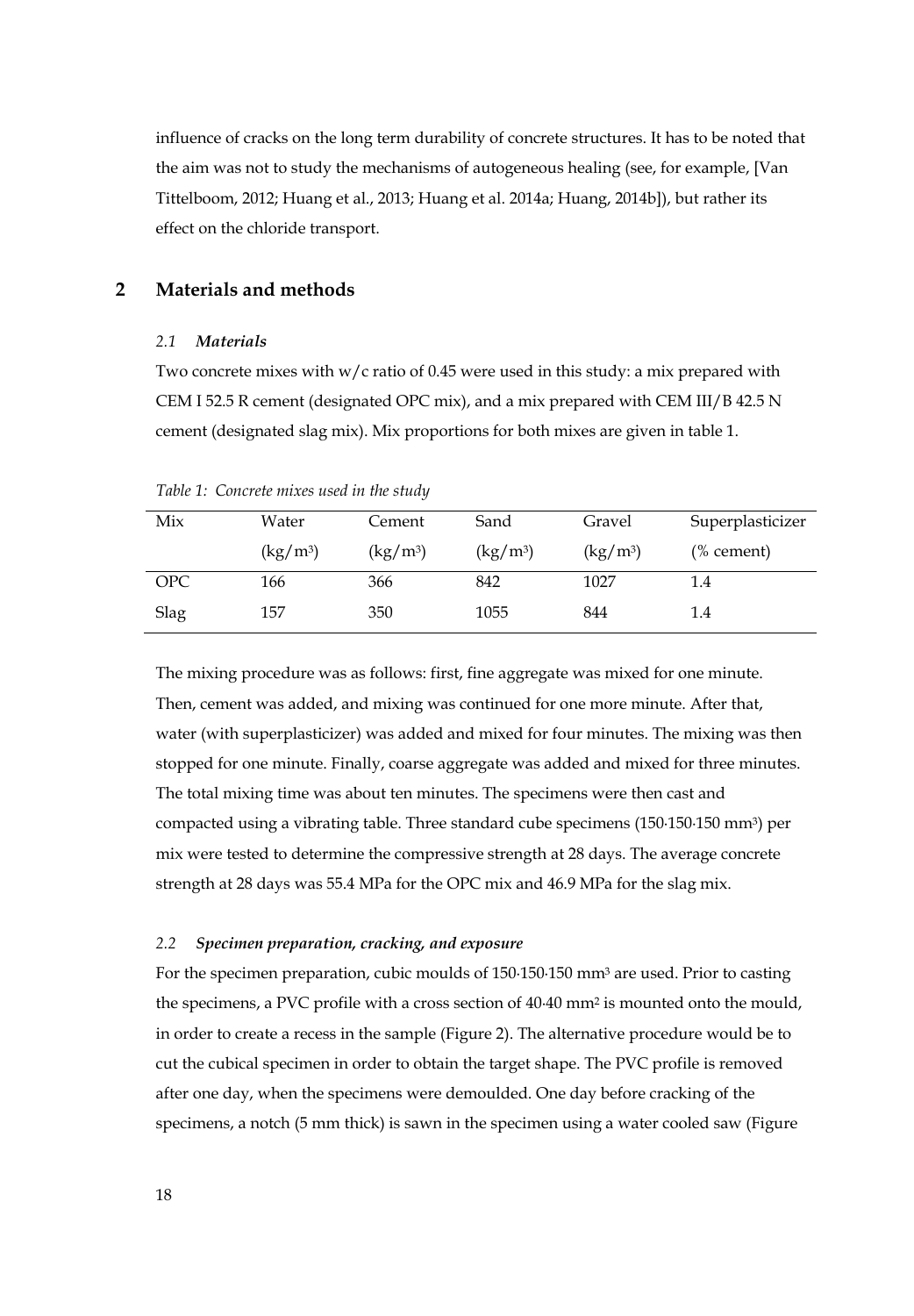

*Figure 2: Specimen geometry used in the study* 

2). The purpose of the notch is to guide the fracture process; namely, the crack should typically start from the notch.

The specimen geometry was adopted according to the wedge splitting test [Brühwiler and Wittmann, 1990]. The wedge splitting test has long been used in fracture mechanics of concrete. The test is schematically presented in Figure 3. A specimen is prepared by casting or sawing a groove and a notch. In the testing machine, the specimen is placed on a linear support. Two rollers and a wedge are used to convert the vertical load (i.e. machine movement) into horizontal load. Two LVDTs are placed at the bottom of the notch, and their average is used as a feed-back signal to the machine. This way, the average crack width is controlled. After the unloading, the crack partially closes (Figure 4). For all tested



*Figure 3: The wedge splitting test used for controlled cracking [Brühwiler and Wittmann, 1990]*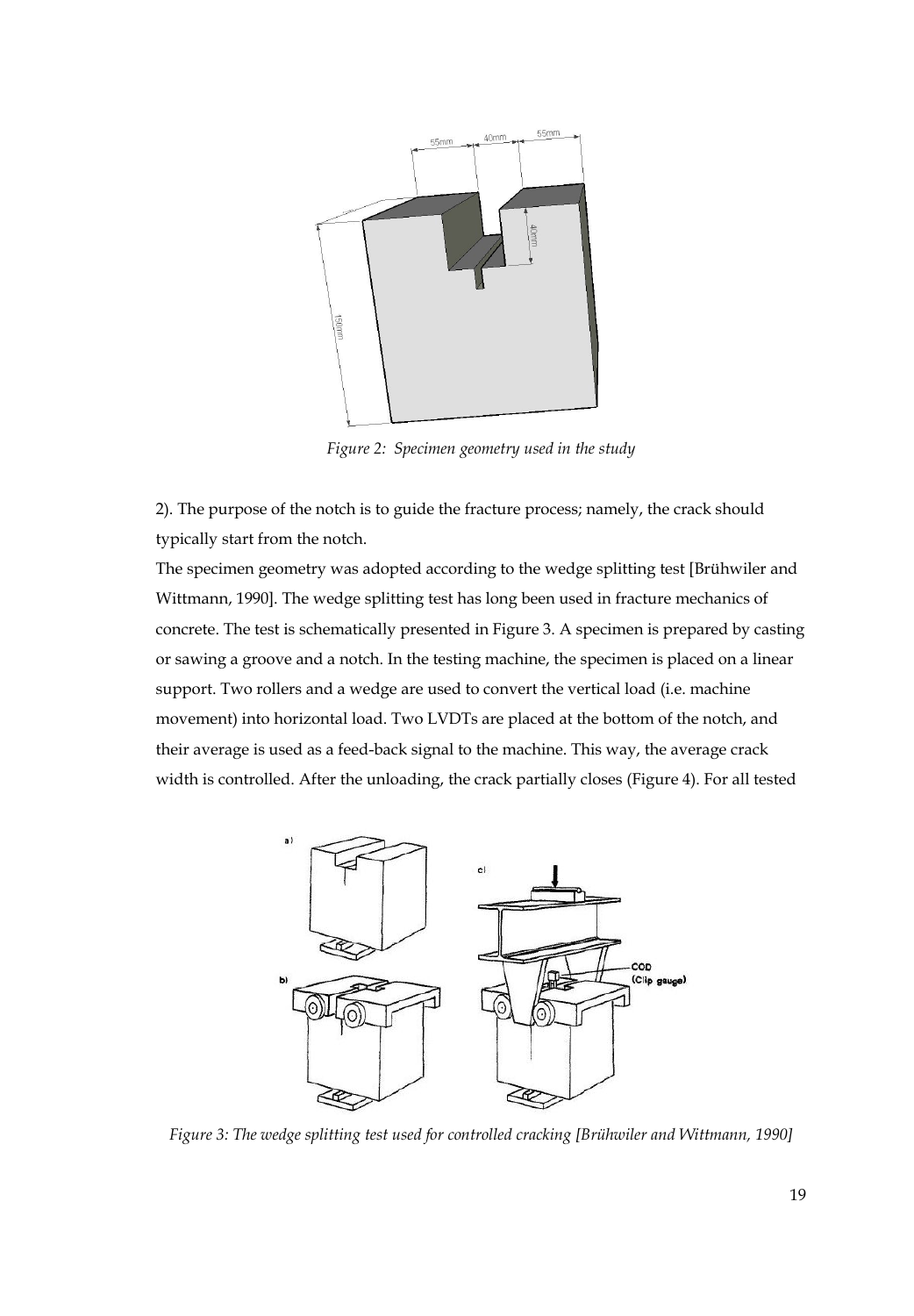

*Figure 4: A typical load-displacement curve for wedge-splitting test (WST)* 

specimens, an approximately linear relation between the loaded and the unloaded crack width was found (Figure 5).

In total, five series of specimens were tested per concrete mixture. The series had different curing regimes: series 1 was cracked at 14 days and cured afterwards in a fog room (20 °C and 95% relative humidity), series 2 was cracked at 28 days and cured in a fog room, series 3 was cracked at 14 days and cured in water, series 4 was cracked at 28 days and cured in water, and series 5 was cracked only prior to chloride testing to prevent any healing. The nomenclature used for different series is given in Table 2. For each series, slump, air void content, and non-steady-state migration coefficient at 28 days (DRCM) according to [NT Build 492, 1999] were measured (Table 2). Note that the slump and the air void content are measured once per batch, while the DRCM value of each concrete batch is an average of



*Figure 5: Loaded vs. unloaded crack width for all tested specimens*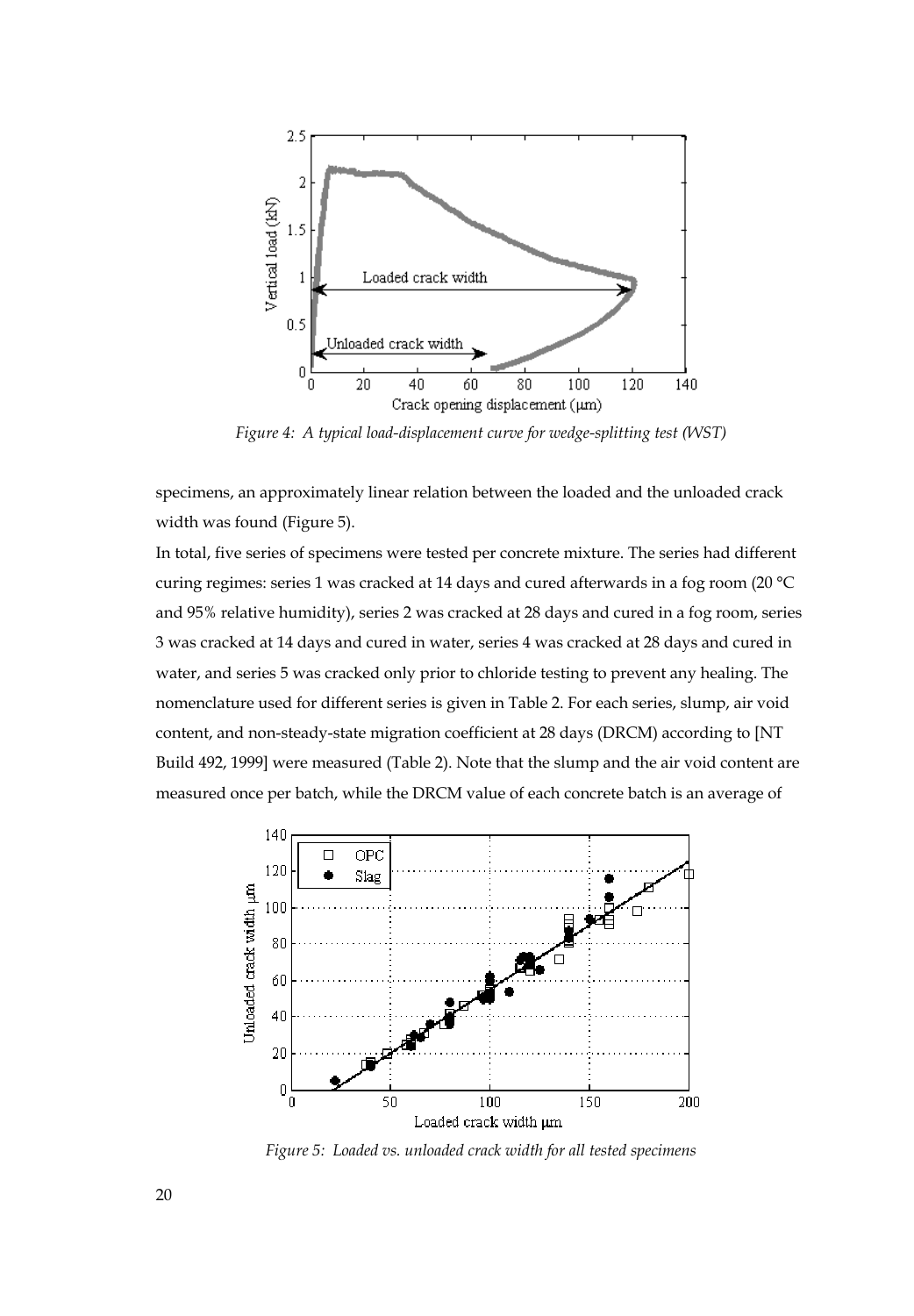three measurements, compliant with [NT Build 492, 1999]. All series (except series 5) were cured after cracking as stated for more than 70 days prior to chloride exposure, making them around 3 months old at the age of testing (including the curing period). This was done to minimize the influence of concrete age on the results, since not all of them could be tested at the same time due to the limited number of RCM test setups. As previously stated, series 5 was tested shortly after cracking.

Prior to chloride testing, a 100 mm diameter core was drilled from each specimen (Figure 6). The cores were further cut in such a way that cylindrical specimens with about 90 mm thickness are obtained for chloride exposure.



*Figure 6: The coring procedure prior to the chloride exposure* 

| <b>Series</b>   | Slump | Air void content | 28 days $D_{RCM}$   |
|-----------------|-------|------------------|---------------------|
|                 | (cm)  | (%)              | $(.10^{-12} m^2/s)$ |
| 14DaysFogOPC    | 8     | 3.1              | 9.76                |
| 28DaysFogOPC    | 7     | 2.75             | 12.54               |
| 14DaysWaterOPC  | 6     | 3                | 9.84                |
| 28DaysWaterOPC  | 5.5   | 1.35             | 12.03               |
| NoHealingOPC    | 6     | 1.7              | 12.80               |
| 14DaysFogSlag   | 22    | 2.5              | 3.51                |
| 28DaysFogSlag   | 18    | 2.5              | 4.83                |
| 14DaysWaterSlag | 21.5  | 1.9              | 3.68                |
| 28DaysWaterSlag | 22    | 2.5              | 3.23                |
| NoHealingSlag   | 19    | 3                | 4.25                |

*Table 2: Properties of different mixes used in the study*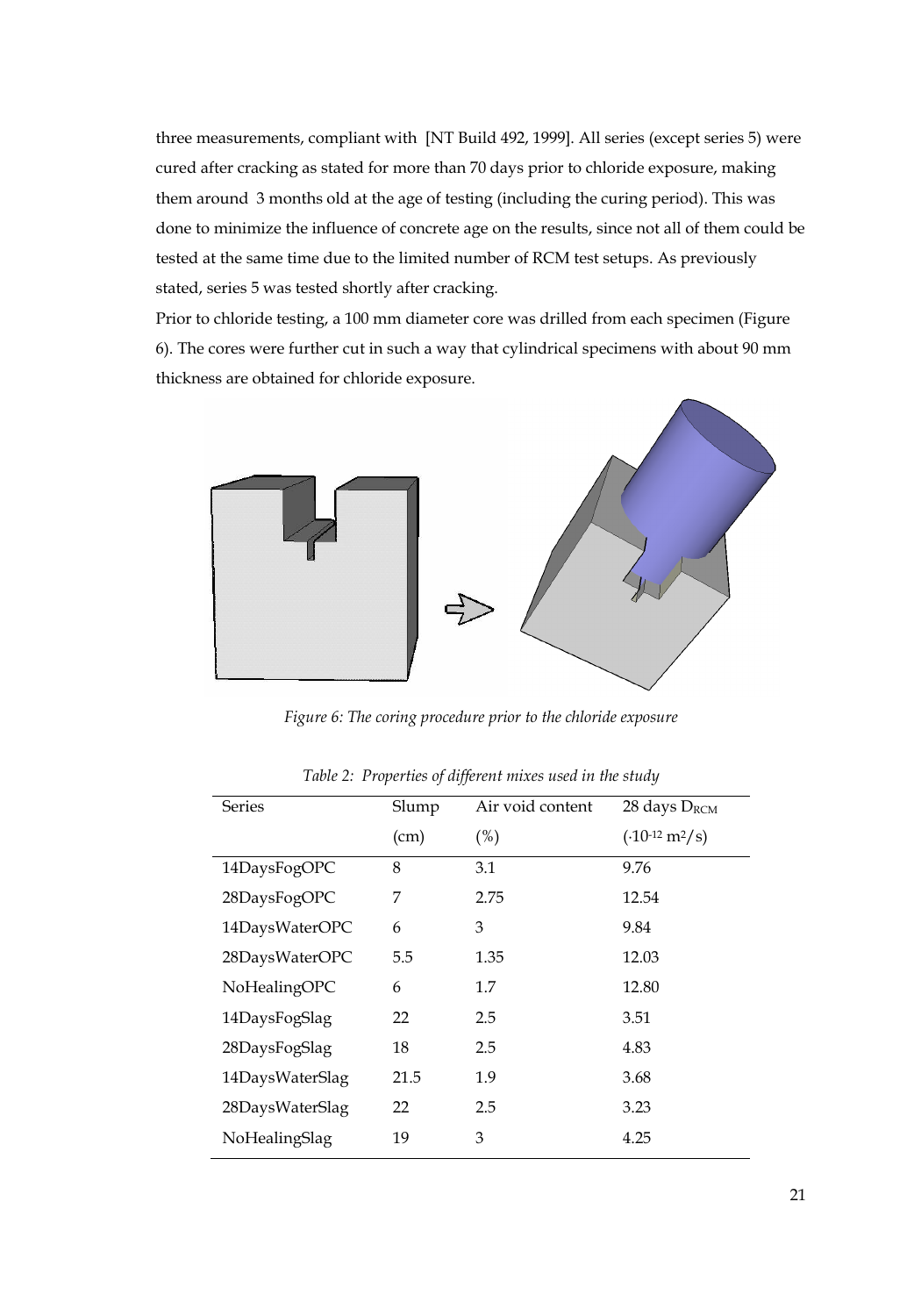The cracked specimens were tested in a modified Rapid Chloride Migration test [NT Build 492, 1999]. The modifications were the test duration and the specimen thickness, which is 50 mm in the standard test. A trial-and-error procedure was employed to obtain a reasonable test duration and voltage for each concrete mixture. The OPC specimens were tested using a voltage of 25 V for 12 hours, while the slag specimens were tested using a voltage of 50 V for 4 hours. After the chloride exposure, the specimens were split in the direction perpendicular to the crack, and then sprayed with  $AgNO<sub>3</sub>$  (silver nitrate) solution. The penetration depth was measured. The maximum penetration depth (penetration through the crack) was designated as  $P_{\text{max}}$  and the average penetration depth (average of five measurements) in the uncracked part as  $P_0$  (Figure 9). Their ratio was used to quantify the autogeneous healing.

# **3 Results and discussion**

It is expected that cracks will exhibit either partial or full healing, depending on their width and the healing conditions (Figure 7). In Figure 8, a relationship between the loaded crack width and the maximum penetration depth  $(P_{\text{max}})$ , and the average penetration depth in the uncracked part of the specimen  $(P_0)$  is given for OPC and slag series, respectively. The relationship with the loaded crack width is shown first since there are indications that, after unloading, damage that has occurred may still have influence on the chloride ingress [Pease, 2009, Blagojević, 2016]. On the other hand, the unloaded crack width is the actual value which would be observed e.g. when inspecting a structure. As the crack partially closes upon unloading (see Figure 5), it might



*Figure 7: Schematic representation of partial and full healing of tapered cracks*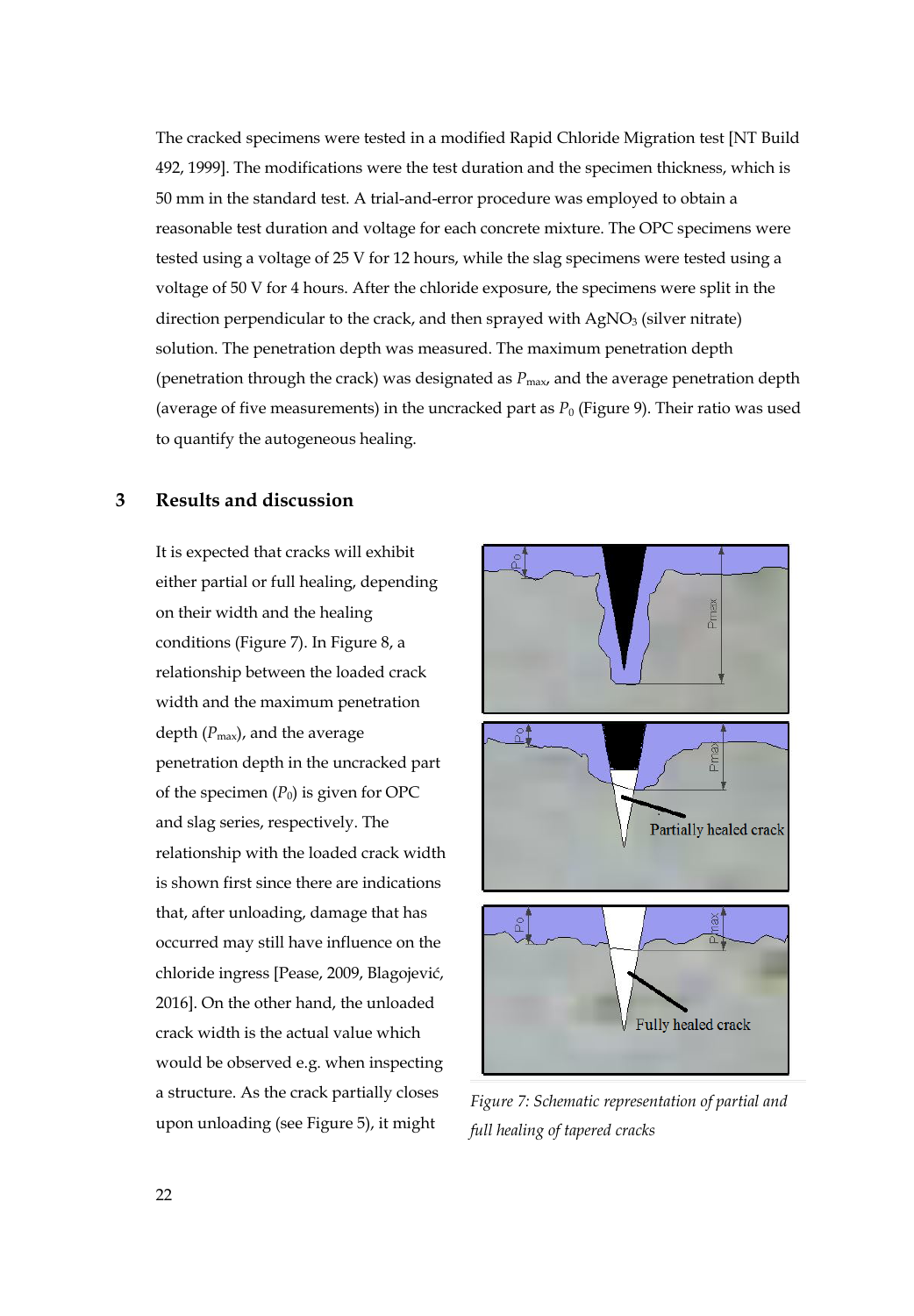be more important to see how the unloaded crack width influences the penetration depth. This relationship is shown in Figure 9. The NoHealing series of both mixtures exhibit the expected behavior: the penetration depth increases with the increase in crack width. This has to do with both the crack width and the crack depth (which was not measured): as the crack becomes wider, it also becomes deeper in the present setup. The obtained cracks are V shaped, similar to bending cracks. It is therefore expected that this trend would also increase for cracks larger than those studied. This would not be the case for parallel-walled



*Figure 8: Influence of crack width on autogeneous healing (crack width before unloading) for OPC (top) and slag (bottom) mixtures*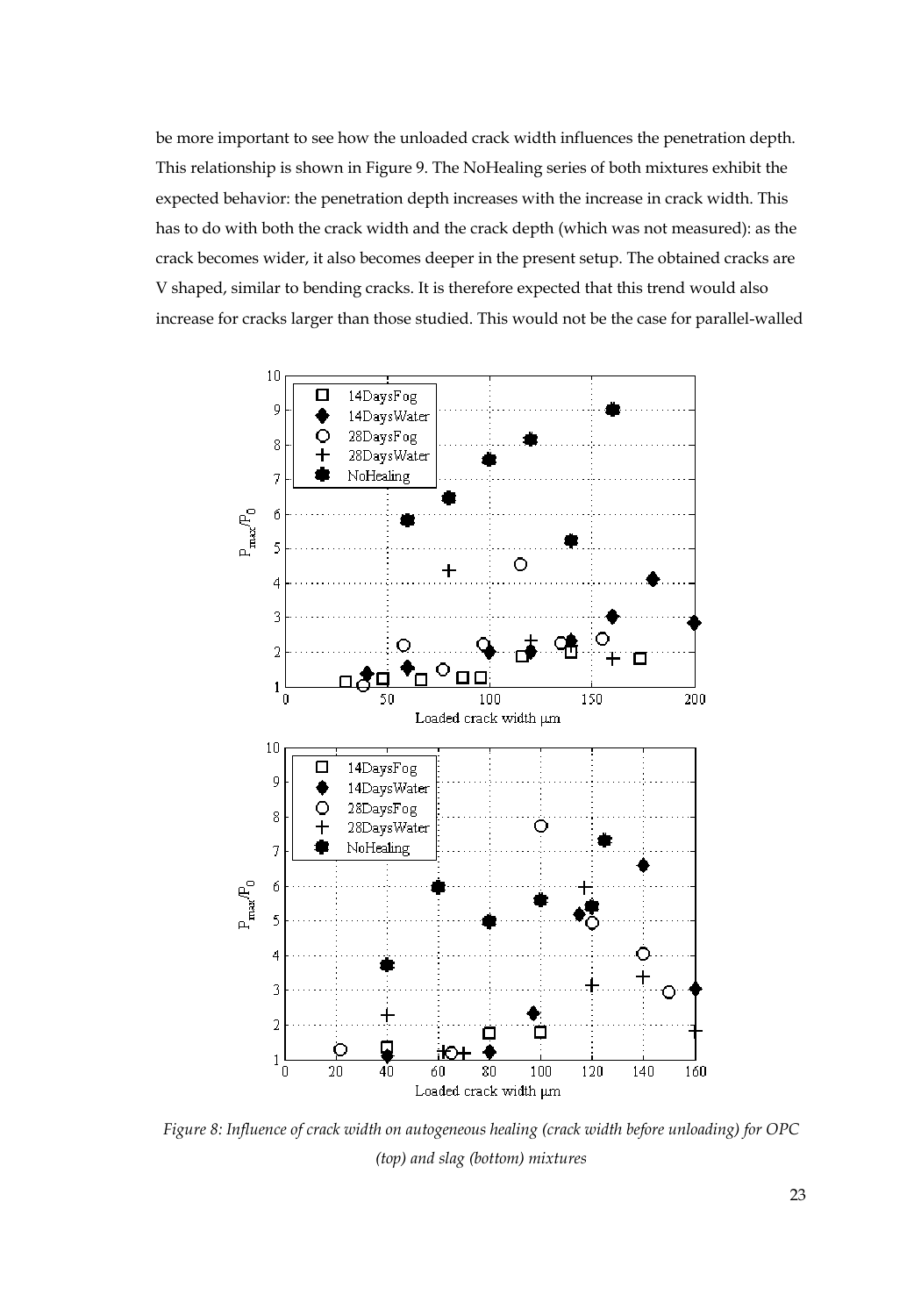cracks, e.g. obtained by Brazilian splitting.

There is a marked difference between the NoHealing series and all others: namely, the maximum penetration depth is significantly lower in other series. This can probably be attributed to autogeneous healing of cracks.

From Figures 8 and 9, the maximum crack width which seems to have healed is about 60μm in the unloaded state (about 100 μm in the loaded state) for all series subjected to healing. Chloride penetration in these cracks seems to be of the same order of magnitude



*Figure 9: Influence of crack width on autogeneous healing (crack width after unloading) for OPC (top) and slag (bottom) mixtures*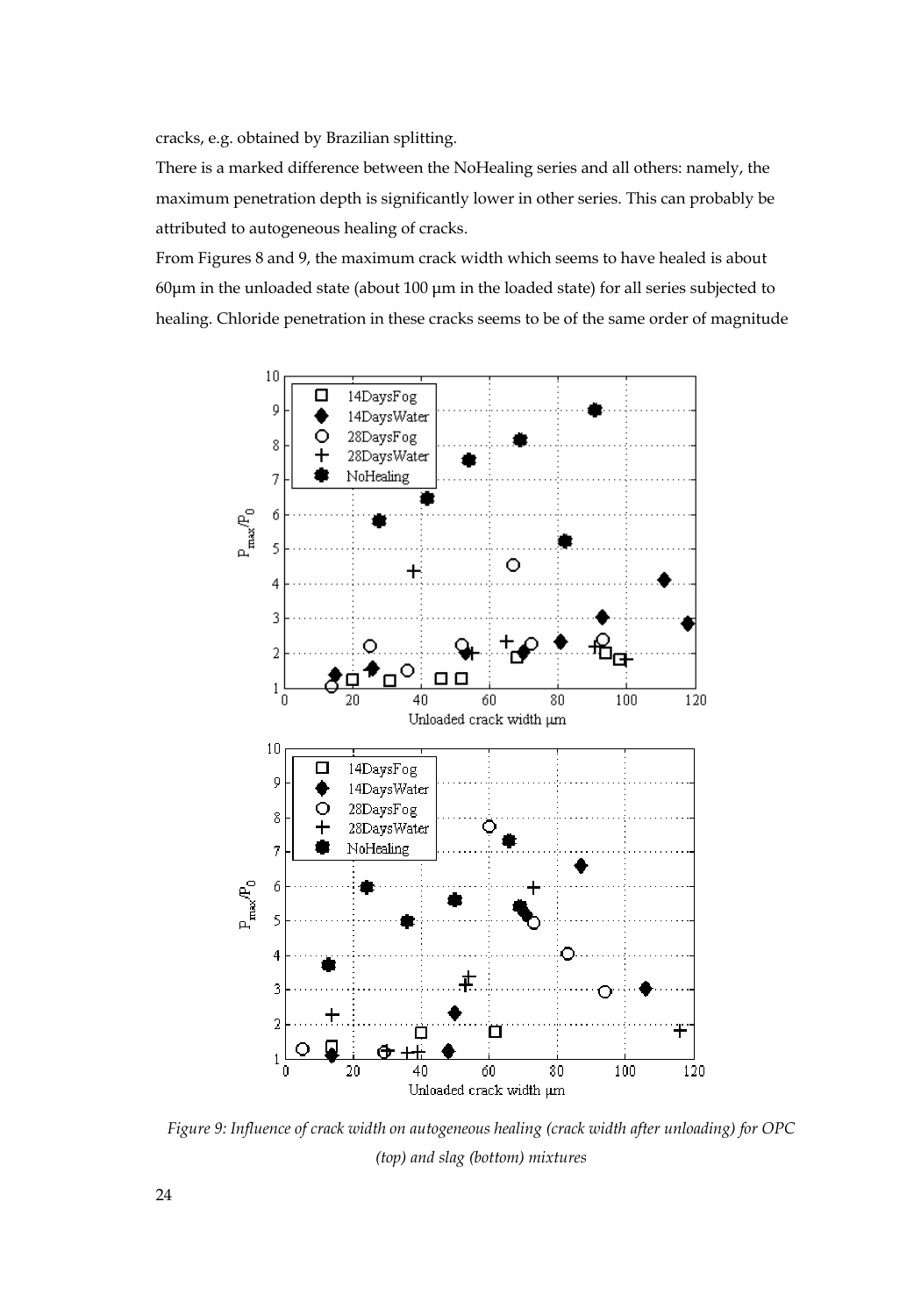as in the uncracked material. Similar was observed by [Ismail et al., 2008]: they found that "in the case of fine cracks  $(560 \text{ µm})$ , the age at which the crack is induced influences the ability of self-healing to impede chloride diffusion - when the crack openings are 60 μm or more, the age at which the cracks were induced appears to have no significant effect on the ability of self-healing to impede chloride diffusion along the crack path". In the same study, larger cracks showed no autogeneous healing, due to their parallel walled shape. In the current study, it can be seen that larger cracks have partially recovered the resistance to chloride ingress, due to their tapered shape, which enabled the narrow part to heal (see Figure 7). Also, it seems that the resistance to chloride ingress of small cracks has recovered not only when cured under water, which was expected [Jacobsen et al., 1996], but also when specimens were cured in the fog room. This means that autogeneous healing of these cracks could be possible in real structures in humid climate, and not only in submerged conditions.



*Figure 10: Influence of cracking age on autogeneous healing (OPC mixture) for specimens cured in fog room (top) and water (bottom)*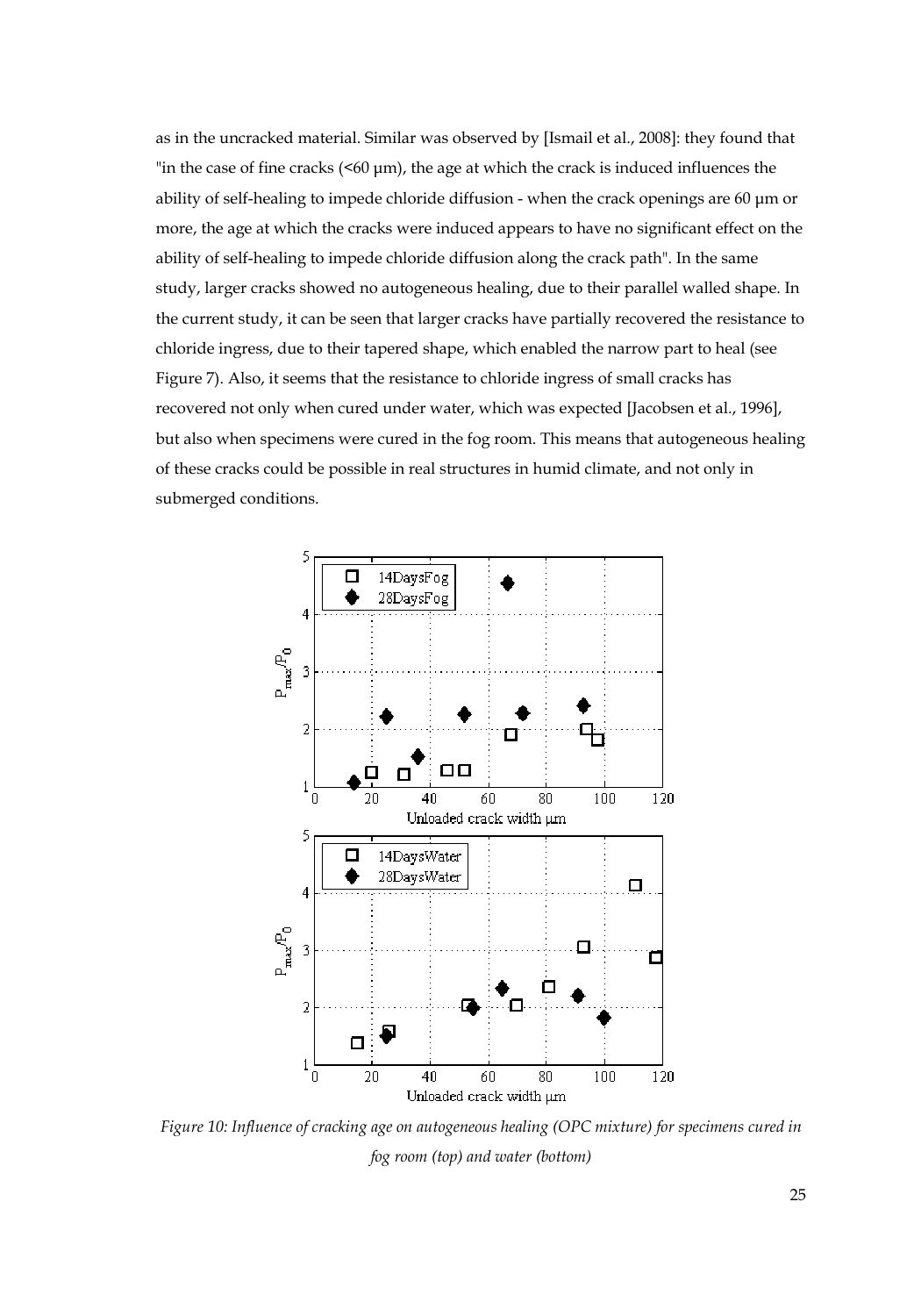The age at which concrete cracks could also potentially have an influence on the extent of autogeneous healing. [Ter Heide, 2005] studied crack healing in young concrete, and found that cracking age is a significant contributing factor. In her study, strength recovery of specimens cracked between 20 and 72 hours was studied. In the current study, two cracking ages were compared for both mixtures and healing conditions. The effect of cracking age on the *P*max/*P*0 ratio is given in Figure 10 for the OPC mix and in Figure 11 for the slag mix.

There is not much difference between specimens cracked at 14 and at 28 days in terms of autogeneous recovery of chloride resistance properties, judging by Figures 10 and 11. A slight difference can be observed for specimens cured in the fog room, where it seems that specimens cracked at 14 days show somewhat lower relative chloride penetration in the crack compared to those cracked at 28 days. This is possibly due to higher autogeneous healing capacity of the specimens cracked at an earlier age. [Ter Heide, 2005] observed a



*Figure 11: Influence of cracking age on autogeneous healing (slag mixture) for specimens cured in fog room (top) and water (bottom)*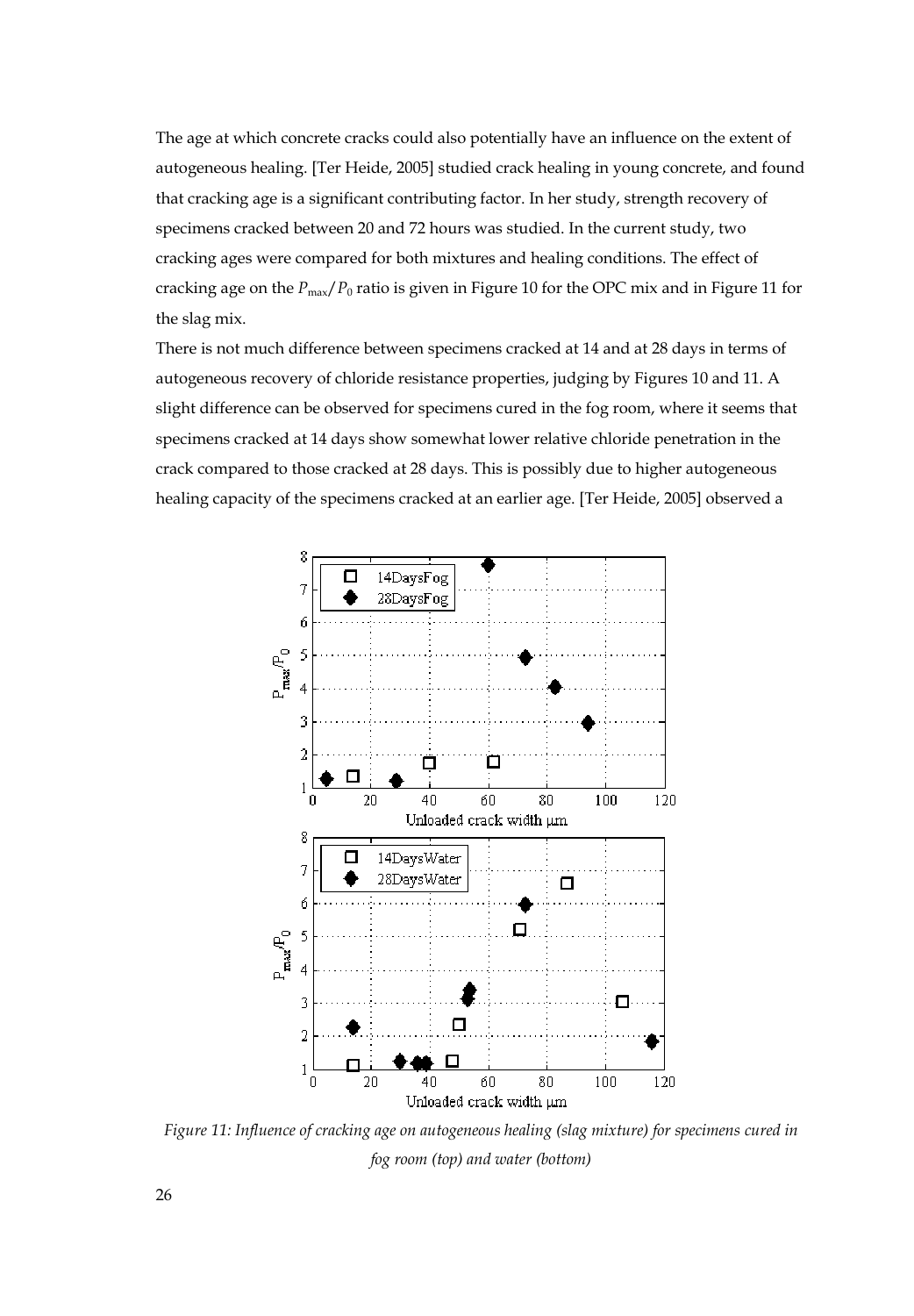recovery in mechanical properties in specimens cracked at a very early age (3 days), but not in older specimens. Note, however, that the same trend was not observed for specimens cured under water. It is possible that the difference between 14 and 28 day series (for both curing conditions) exists but is not very significant due to the fact that the difference in degree of hydration between 14 and 28 day old specimens is not that high. Curing/healing conditions are another important factor. [Ter Heide, 2005] found that healing only occurred in specimens stored under water. [Yang et al., 2009] observed crack healing in ECC also under wet-dry cycles. In these studies, autogeneous healing was defined as recovery of mechanical properties. In the current study, however, recovery of resistance to chloride ingress is studied. The comparison is given in Figures 12 and 13 for OPC and slag mixtures, respectively.

No clear trends are observable here. It seems that there is no significant difference between



*Figure 12: Influence of curing/healing conditions on autogeneous healing (OPC mixture) for specimens cracked after 14 (top) and 28 days (bottom)*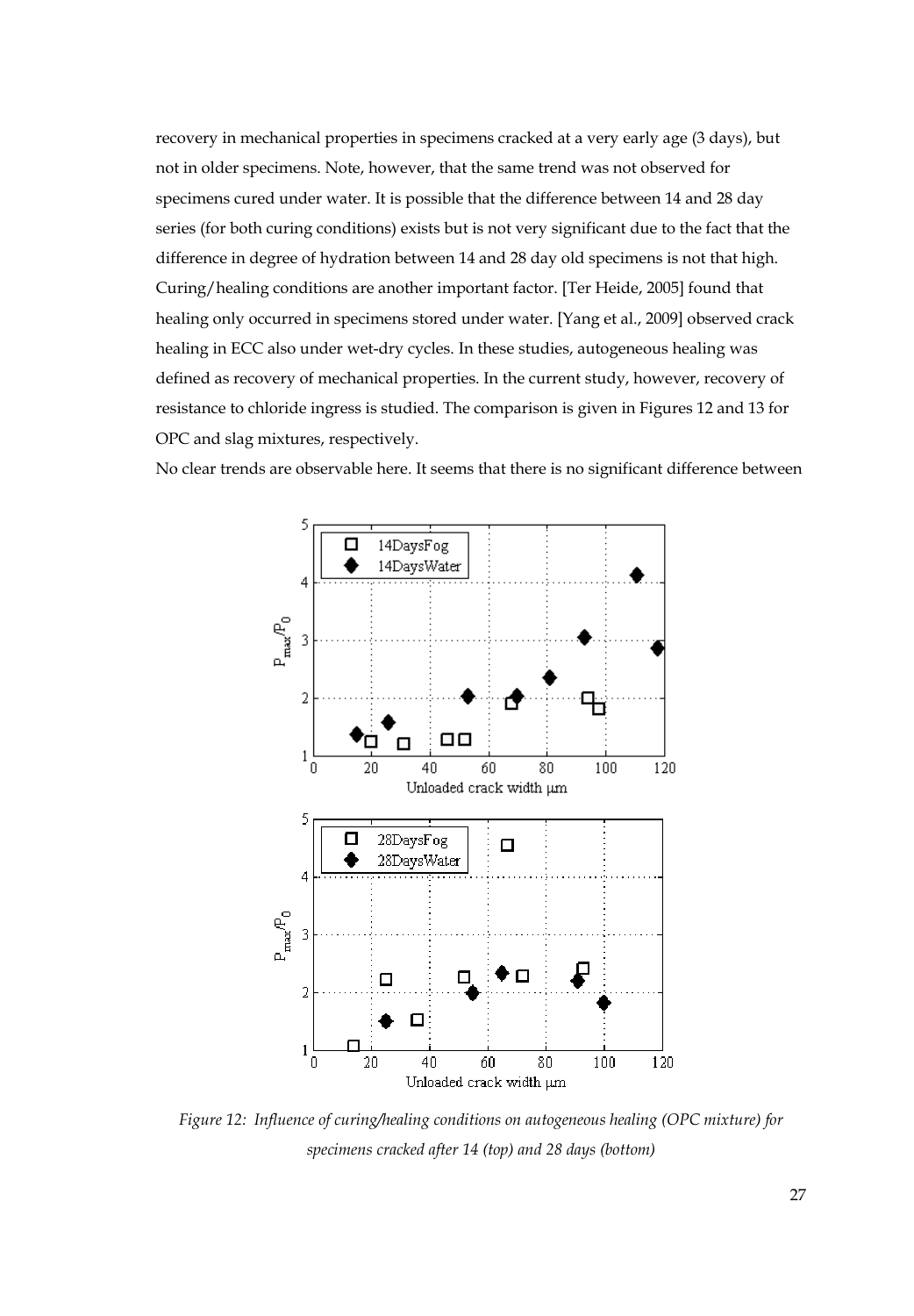specimens cured under water and those cured in the fog room. This seems to be the case for both specimens cracked at 14 days, and those cracked at 28 days. It seems that curing in the fog room provides a sufficiently moist environment for crack healing with respect to chloride transport. Prolonged curing under water is, therefore, not necessary. This may have some practical implications: in countries with high relative humidity environments and a lot of rainfall, such as the Netherlands, it is possible that small cracks heal without intervention by the contractor due to this mechanism.

It has to be noted that the observed absolute values for  $P_{\text{max}}/P_0$  ratio are *specific* for tested mixtures, crack geometries and testing conditions (applied voltage and exposure duration). Studies by [Marsavina et al., 2009] and [Yoon and Schlangen, 2014] yielded somewhat different ratios, due to different experimental conditions. This is a limitation of the adopted accelerated setup, and one which limits its direct use in practice. This same was observed



*Figure 13: Influence of curing/healing conditions on autogeneous healing (slag mixture) for specimens cracked after 14 (top) and 28 days (bottom)*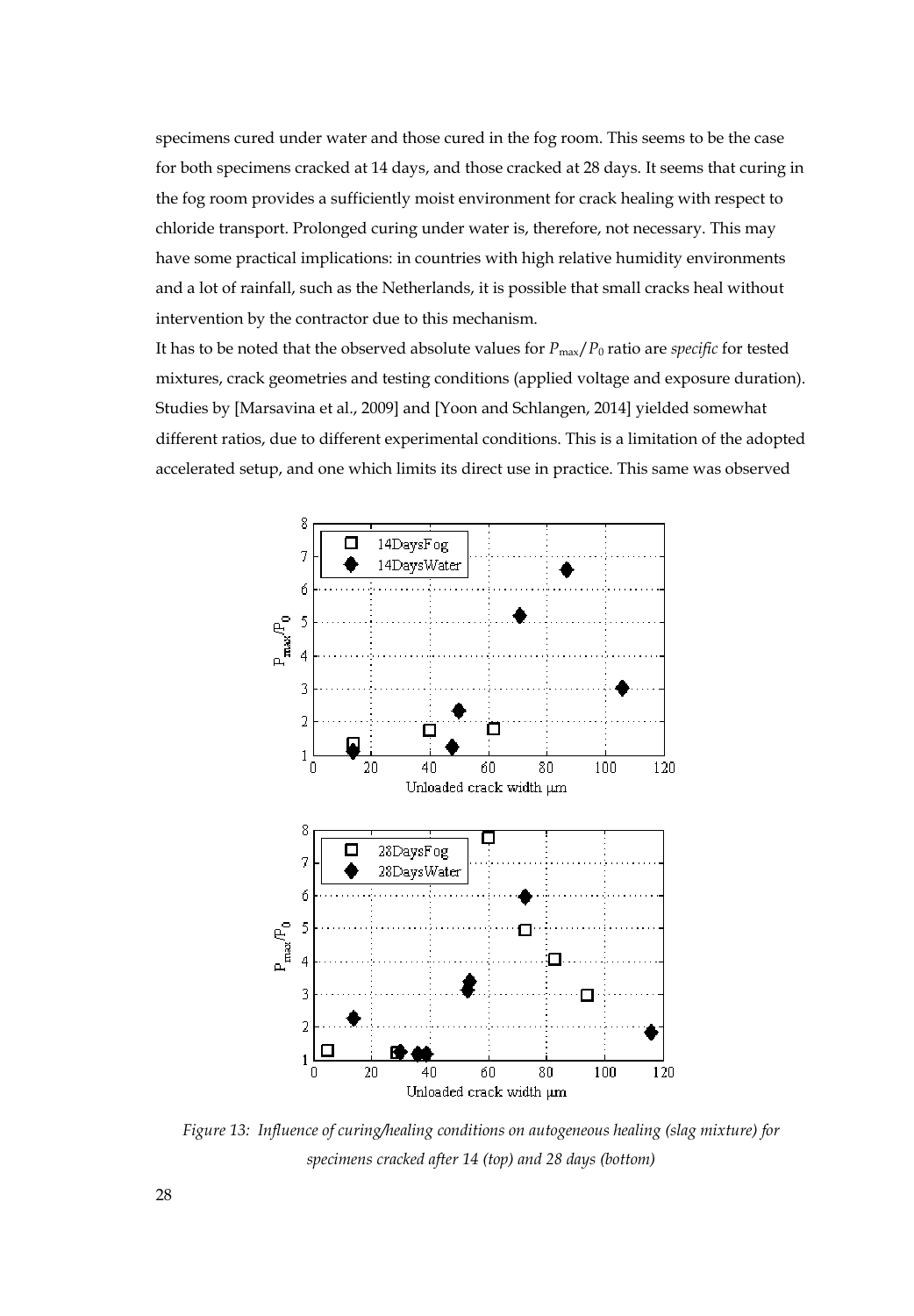by numerical modeling of the Rapid Chloride Migration test [Šavija et al., 2014b]. Consequently, diffusion coefficients of cracked zones are not calculated here according to [NT Build 492, 1999]. Also, since different testing parameters were used for two tested mixtures (due to a significant difference in their transport properties), the results cannot be directly compared. The proposed test is, however, useful for comparative purposes. Its short duration enables it to discriminate between the autogeneous healing, which occurs prior to the chloride exposure, and its effect on the chloride ingress. In a long term (diffusion) experiment, these two would be coupled, since crack healing would occur during the chloride exposure (e.g. [Şahmaran, 2007; Ismail et al., 2008]). The diffusion test thus simulates well the conditions in submerged structures. The proposed test, however, mimics a case when a structure is built and loaded (cracked), and only after a certain period of time exposed to chloride load, such as de-icing salt exposure.

## **4 Conclusions**

In this paper, an experimental study dealing with the relation between chloride ingress in cracks and autogeneous crack healing is presented. The study considered two concrete mixtures, two different cracking ages, two different curing/healing regimes (and a control mixture), and a range of crack widths. Based on the results presented, several conclusions can be drawn:

- For the NoHealing (control) series of both concrete mixtures, a nearly linear relation exists between the crack width (loaded or unloaded) and the relative maximum chloride penetration (i.e.  $P_{\text{max}}/P_0$  ratio). This probably has to do with the increase of crack depth which follows the increase of crack width.
- For all series subjected to conditions suitable for autogeneous crack healing, a decrease in  $P_{\text{max}}/P_0$  ratio is observed, compared to the control series. For cracks smaller than 60 μm (in the unloaded state), this ratio is close to unity, meaning that the cracks have fully recovered their resistance to chloride ingress (full crack healing, Figure 9) . For wider cracks, this ratio is higher, but still lower than that of the NoHealing series. This implies that wider cracks have partially recovered their ability to resist chloride ingress (partial crack healing, Figure 9).
- Cracking age in the tested range (14 and 28 days) does not seems to influence the ability of cracked specimens for autogeneous healing of their chloride resistance. A larger influence of cracking age could be expected for very early age (e.g. 3-7 days) and for very mature concrete. However, such ages were not studied.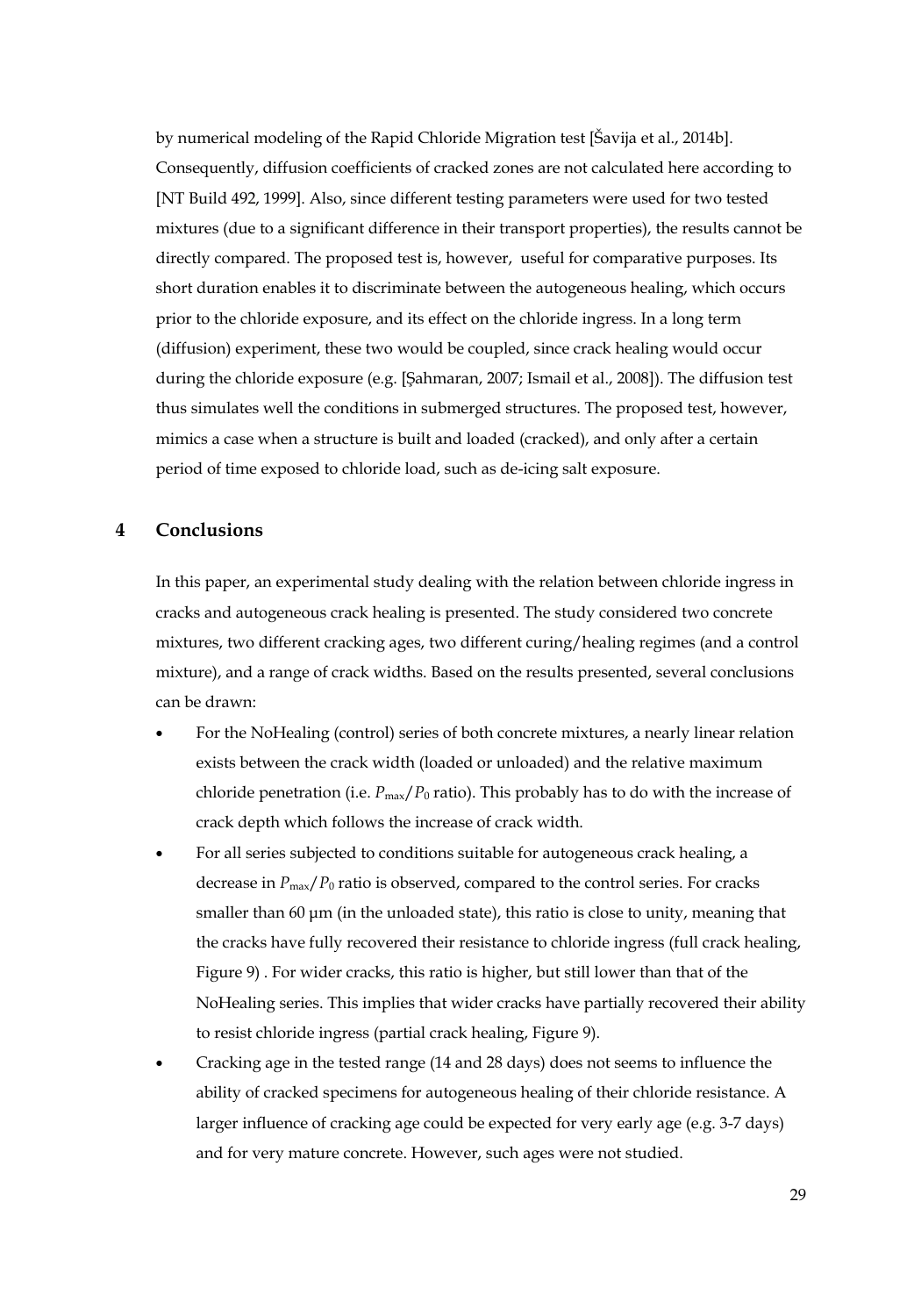• Both healing/curing regimes tested in this study (i.e. submerged and fog room conditions) enabled similar recovery of chloride resistance.

In this study, a potential of ordinary concrete mixes (i.e. mixes not engineered for selfhealing) for autogeneous recovery of chloride resistance properties of cracks is proven. In the future, a wider range of healing/curing conditions should be studied, in order to determine which are the minimum conditions needed for crack healing (e.g. relative humidity and temperature and duration of curing). Also, a wider range of concrete mixtures could be studied (e.g. different w/c ratios and cement types). Furthermore, this study deals only with consequences of autogeneous healing (i.e. decrease in chloride ingress), and not with the mechanisms of autogeneous healing itself. This is beyond the scope of the current project.

#### *Acknowledgements*

The authors would like to thank Ger Nagtegaal for his assistance in specimen fabrication and cracking. Financial support by the Dutch Technology Foundation (STW) for the project 10978-"Measuring, Modelling, and Monitoring Chloride ingress and Corrosion initiation in Cracked Concrete (M3C4)" is gratefully acknowledged.

### **Literature**

- Blagojević, A. (2016) *The influence of cracks on the durability and service life of reinforced concrete structures in relation to chloride induced corrosion: A look from a different perspective*. Ph.D. thesis, Delft University of Technology, the Netherlands, in preparation
- Brühwiler, E., & Wittmann, F. H. (1990). The wedge splitting test, a new method of performing stable fracture mechanics tests. *Engineering Fracture Mechanics*, 35(1), 117- 125
- BS 8110 -1. Structural use of concrete. Part 1: Code of practice for design and construction (British Standards Institution, 1997).
- CEB\_FIP model code 1990 (1990). Design of concrete structures, Comite Euro-International du Beton (CEB-fip)
- Edvardsen, C. (1999). Water permeability and autogenous healing of cracks in concrete. *ACI Materials Journal*, 96(4).
- Eurocode 2. Design of Concrete Structures. Part 1: General Rules and Rules for Buildings (European Committee for Standardisation, 1992).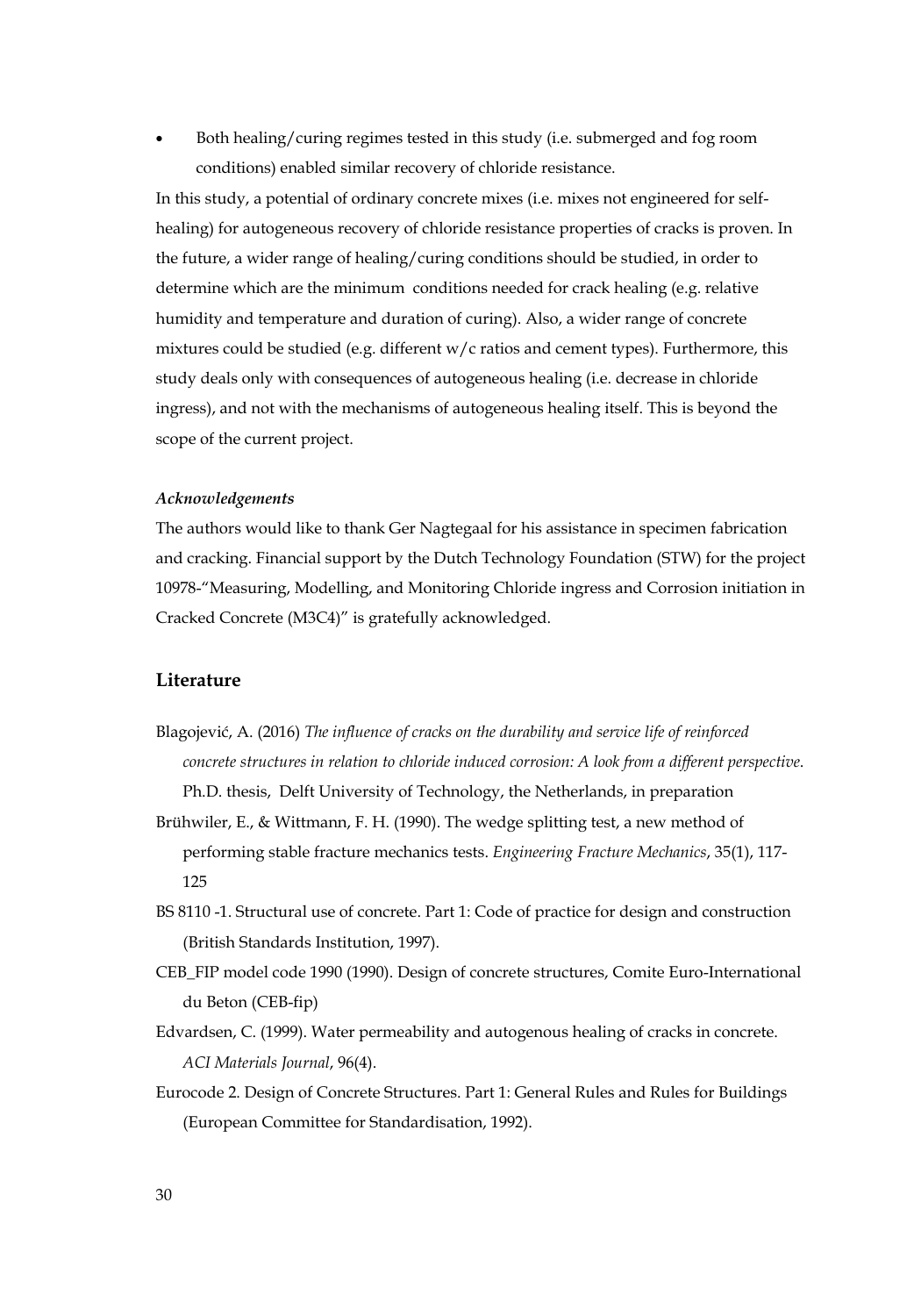- Ferrara, L., Krelani, V., Geminiani, M. and Gorlezza, R. (2014). High performance fiber reinforced cementitious composites: autogenously self-healing materials, in *Proceedings of The First Concrete Innovation Conference* (CIC), Trondheim, Norway, edited by H. Justnes
- ter Heide, N. (2005). Crack healing in hydrating concrete, Master's thesis, Delft University of Technology, the Netherlands.
- Huang, H., Ye, G., & Damidot, D. (2013). Characterization and quantification of selfhealing behaviors of microcracks due to further hydration in cement paste. *Cement and Concrete Research*, 52, 71-81.
- Huang, H., Ye, G., & Damidot, D. (2014a). Effect of blast furnace slag on self-healing of microcracks in cementitious materials. *Cement and Concrete Research*, 60, 68-82.
- Huang, H. (2014b). *Thermodynamics of Autogenous Self-healing in Cementitious Materials*. Ph.D. thesis, Delft University of Technology, the Netherlands.
- Ismail, M., Toumi, A., François, R., & Gagné, R. (2008). Effect of crack opening on the local diffusion of chloride in cracked mortar samples. *Cement and concrete research*, 38(8), 1106-1111.
- Jacobsen, S., Marchand, J., & Boisvert, L. (1996). Effect of cracking and healing on chloride transport in OPC concrete. *Cement and Concrete Research*,26(6), 869-881.
- Kermani, A. (1991). Permeability of stressed concrete: Steady‐state method of measuring permeability of hardened concrete studies in relation to the change in structure of concrete under various short‐term stress levels. *Building research and information*, 19(6), 360-366.
- Marsavina, L., Audenaert, K., De Schutter, G., Faur, N., & Marsavina, D. (2009). Experimental and numerical determination of the chloride penetration in cracked concrete. *Construction and Building Materials*, 23(1), 264-274.
- Mohammed, T. U., Otsuki, N., & Hamada, H. (2003). Corrosion of steel bars in cracked concrete under marine environment. *Journal of materials in civil engineering*, 15(5), 460- 469.
- NT Build 492 (1999). Chloride migration coefficient from non-steady-state migration experiments, Nordtest, ISSN 02837153.
- Pacheco, J., & Polder, R. (2012). Corrosion initiation and propagation in cracked concrete–a literature review. In *Advances in Modeling Concrete Service Life* (pp. 85-93). Springer Netherlands.
- Pease, B. J., Geiker, M. R., Stang, H., & Weiss, J. (2006). Photogrammetric assessment of flexure induced cracking of reinforced concrete beams under service loads. In *Second*